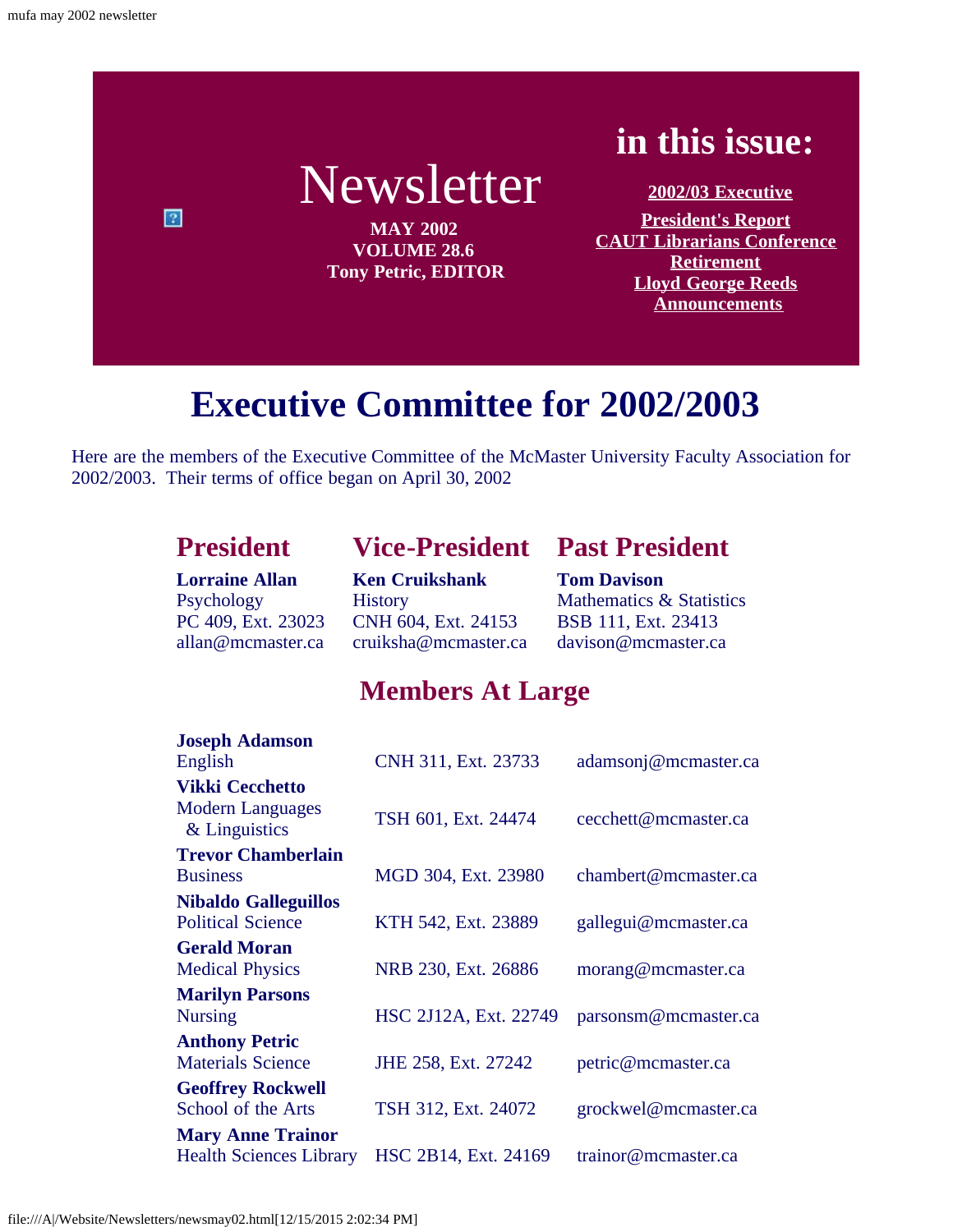**Eva Werstiuk**

Medicine HSC 4N39, Ext. 22204 wrstiuke@mcmaster.ca

### **President's Report**

#### **(delivered at the April 23, 2002 Annual General Meeting)**

<span id="page-1-0"></span>I will bring you up to date on what has been happening since the General Meeting in January. You have already heard about the work of the Remuneration Committee and its consequences in our rather smooth negotiations with the Administration in the Joint Committee, in no small part due to the leadership of Bernadette Lynn. Also Les Robb has reported on the ongoing Pension Surplus Distribution saga.

A small-j committee has been constituted (Joint MUFA/Senate Committee to review the Load Teaching Document) to consider our Load Teaching document. Our representatives are Lorraine Allan and John Weaver, and the Senate representatives are Naresh Agarwal and Rhonda Lenton. It is hoped that their work will be complete by September, at which time the Joint Committee will deliberate their recommendations.

The Joint Committee is currently reviewing the teaching in twilight hours document (Memorandum of Agreement regarding the Teaching of Day Classes and Teaching in the Twilight [5:30-6:20 pm] Hour). It is hoped that this discussion, too, will be completed in September.

Senate has constituted an ad-hoc committee to review the University Planning Committee's performance since its inception. There are six members of this committee, three of them being faculty. We were successful in asserting our right to nominate one of the faculty members. This is Fred L Hall, the author of the report that led to the founding of the UPC. The other faculty members are Susan Watt and Peter Sutherland.

In other news, your Executive decided on your behalf to donate \$10,000 to CAUT's Academic Freedom Fund. CAUT is hoping to raise \$1,000,000 for this Fund. If all faculty associations match our gift, this is feasible. You will note that we managed this while taking a contribution holiday (in March) and lowering the mill rate.

I now must indulge in a Cassandra moment. I view with trepidation and dismay the growing practice in Science and Engineering of permitting faculty members on the CP/M scheme to opt out of teaching if they have external grants that permit or encourage this. By removing excellent researchers from undergraduate teaching, this will tend to demolish our claim to be a research-intensive, student-centred University. I foresee problems administering the CP/M scheme as a result of this, if the practice becomes more widespread.

Ending now on a more cheerful note, I would like to thank my hard-working Executive for their service to MUFA. Of course on my own and their behalf, I thank Kelly and Phyllis, our staff, for their ability to make the day-to-day running of MUFA so incredibly smooth. Thank you.

*Tom Davison*

# <span id="page-1-1"></span>**Academic Librarians in the Digital Age**

 $\overline{?}$ 

**CAUT Librarians Conference, April 4-6, 2002**

Our Keynote Address speaker, Ross Atkinson (Associate University Librarian, Cornell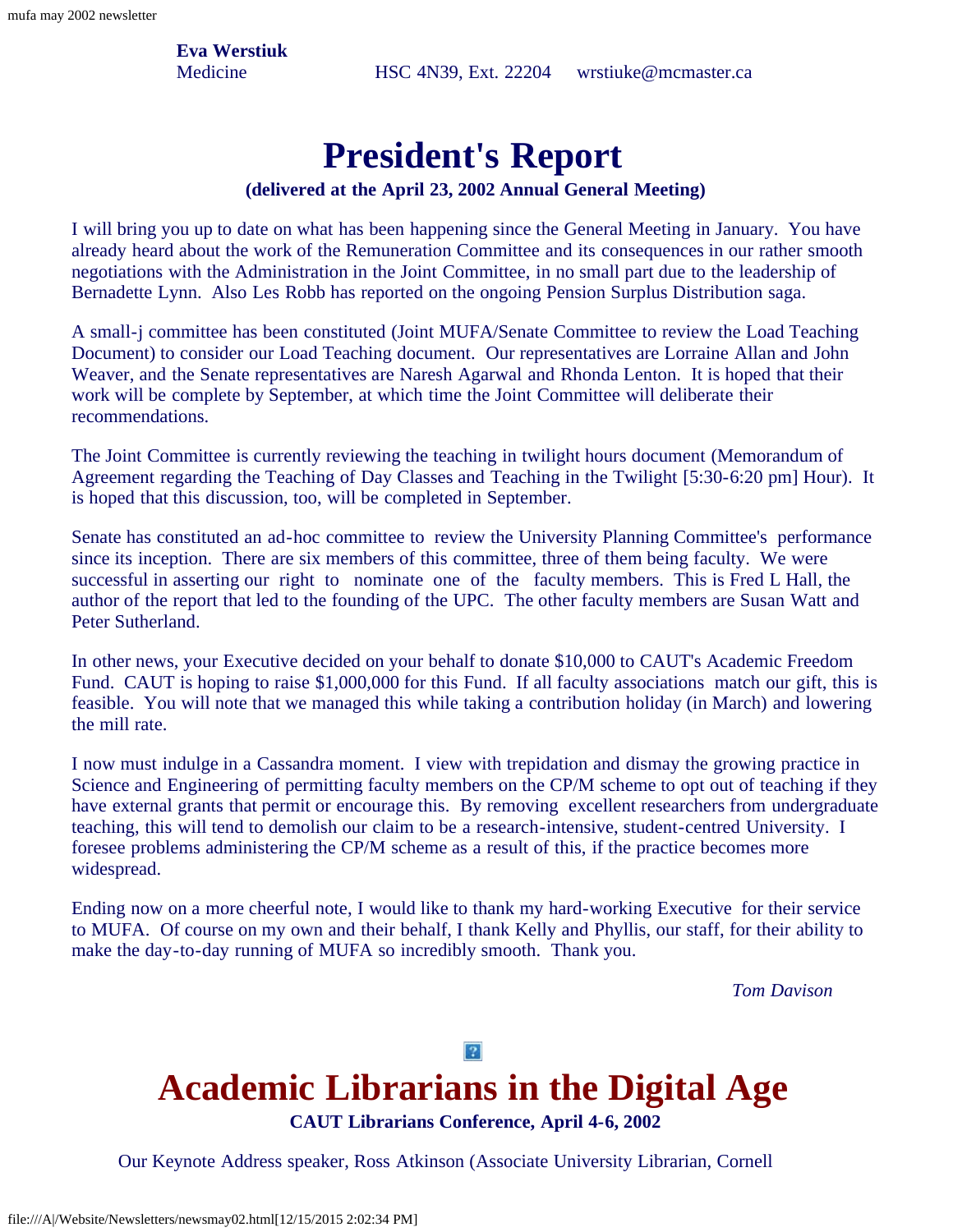University), gave a provocative talk about the access problems provided to academic libraries by publishers. His main question was how do we continue to foster creative thinking and access to the results of this creative thinking if publishers limit access with excessive costs and binding license restrictions. The main argument presented was that we shouldn't pay access for what our academics have written. Several solutions were offered: lobbying government for interventions, suing for ownership, and re-appropriation. The last solution of re-appropriation was pursued as Atkinson believes it is possible for academics to take back ownership of their property and provide wide access to the information. Atkinson pointed out success stories such as SPARC (Scholarly Publishing and Academic Resources Coalition) and High Wire Press. He also left it with us to think about how librarians could be the new intermediaries in providing the access to intellectual knowledge in the digital age.

Other related sessions:

**Copyright issues of digital information** is not pretty considering that any license signed by an institution (i.e., contract law) automatically overwrites the contents of the Canadian Copyright Act. Paul Jones, legal representative for CAUT, reported that CAUT is fighting for a balanced copyright act, but admitted that it is a losing battle at this time.

**Journal quality and selection options** are limited now that publishers are selling directly to patrons and selling large aggregator sets which bypass the intellectual selection process of collection librarians. Quantity not quality seems to be the push from publishers. However, projects such as SPARC and High Wire Press are fighting back to provide the quality aspect at a reasonable cost.

**Privacy and academic freedom; exploring issues related to legislation** (PIPEDA [federal] and FOIPOP [as a provincial — Nova Scotia — example], **institutional accountability**, and **accessibility to digital information**.

Other sessions, not quite within the theme of the conference, addressed working with support staff, institutional size, and academic autonomy. While interesting, these sessions did not provide much relevant information with regard to academic librarians in the digital age.

For further information and conference handouts, contact Donna Millard.

*Donna Millard Reference Librarian Mills Memorial Library*

## **Will You be RETIRING this Year?**

 $|2|$ 

<span id="page-2-0"></span>**ELECTRONIC MAIL ACCOUNTS:** It is agreed that provision of e-mail computer accounts for retired faculty members is to be treated similarly to the provision of mail boxes or library cards. All retired faculty should have access to an e-mail account on the same terms as active faculty. Like the mail box or library card, the e-mail account is to be used for University or academic business. The account may be accessed from University computers or by modem. In the latter case, if the retired faculty member wishes a fee modem account, this is also available and can be arranged (for example, through the purchase of vouchers at the Bookstore or by provision of a research account number).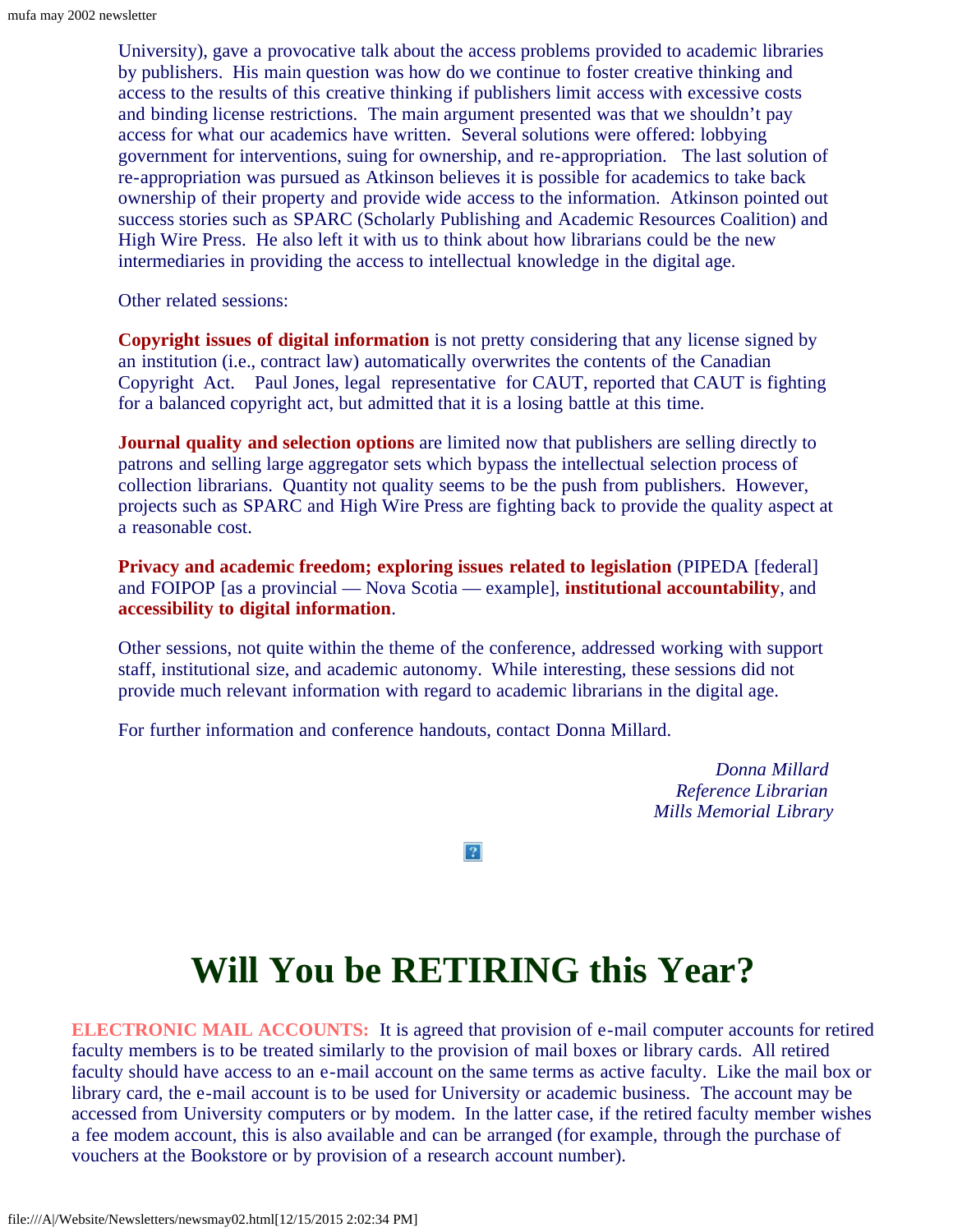Given past experience with illegitimate use of computer accounts by "hackers", it is recognized that for management purposes it might be necessary to require retired faculty to renew the e-mail computer account from time to time, or for CIS to remove accounts that are inactive over a long period of time.

This policy shall be reviewed no later than five years after its implementation.

*Re-endorsed by Joint Committee May 29, 2001*

**TERMINATION OPTION:** During the fall of 1996, the Joint Committee recommended and the President agreed that those faculty who at the time of retirement elect the Pension Plan's Termination Option, should continue to qualify for the normal retirement benefits.

**MAJOR MEDICAL & DENTAL BENEFITS:** Continuation of benefits which were in effect prior to retirement (some exceptions apply), for retiree, spouse and eligible children. Out-of-Province/Out-of-Country-Coverage is reduced to \$10,000/lifetime. It is recommended that you obtain extra travel insurance every time you travel out of Ontario or Canada.

**LIFE INSURANCE:** At normal retirement age (65 years) you will be provided with a paid up policy of \$5,000. If you wish to convert your insurance to a private insurance plan, you must apply within one month of your retirement date. Please contact Human Resources for more information.

If you take early retirement, you are able to keep your current coverage (Grandfathered Plan) or the basic plan of 175% of salary (maximum salary \$100,000) by paying the full premium which is based on age factors, gender and smoking vs non-smoking. At age 65, however, the policy will be reduced to the Paid Up policy of \$5,000.

#### **PARKING:**

1. Faculty and Staff who have retired but have a post-retirement appointment for which they receive remuneration from the University shall pay for parking (effective July 1, 1992).

2. Faculty and staff who have retired on or before June 30, 1992 shall continue to receive free parking; in the case of those who are under 65 the free parking shall be provided on West Campus. Any who have already reached 65 and are parking on West Campus should receive a Central Campus sticker immediately.

3. Faculty and staff who retire after June 30, 1992 may obtain a permit which allows (i) free parking on West Campus at all times and (ii) free parking on Central Campus for the period May to August and after 12:30 p.m. on days when classes are held between September and April; alternatively such individuals may purchase, at the Central Campus rate for eight months, a permit for Central Campus.

> *Approved by Joint Committee December 3, 1991*

#### **Notice: to Retirees with Restricted Retiree Parking Permits**

#### **(1) HOURLY PARKING**

We are pleased to inform you that the automation of the kiosks has given us an opportunity to set up 1, 2 and 3 hour blocks of parking for retirees holding restricted retiree permits that become valid at 12:30 p.m. Retirees who wish to park on central campus prior to 12:30 p.m. may purchase parking for the duration of time prior to 12:30 p.m. only. The above issued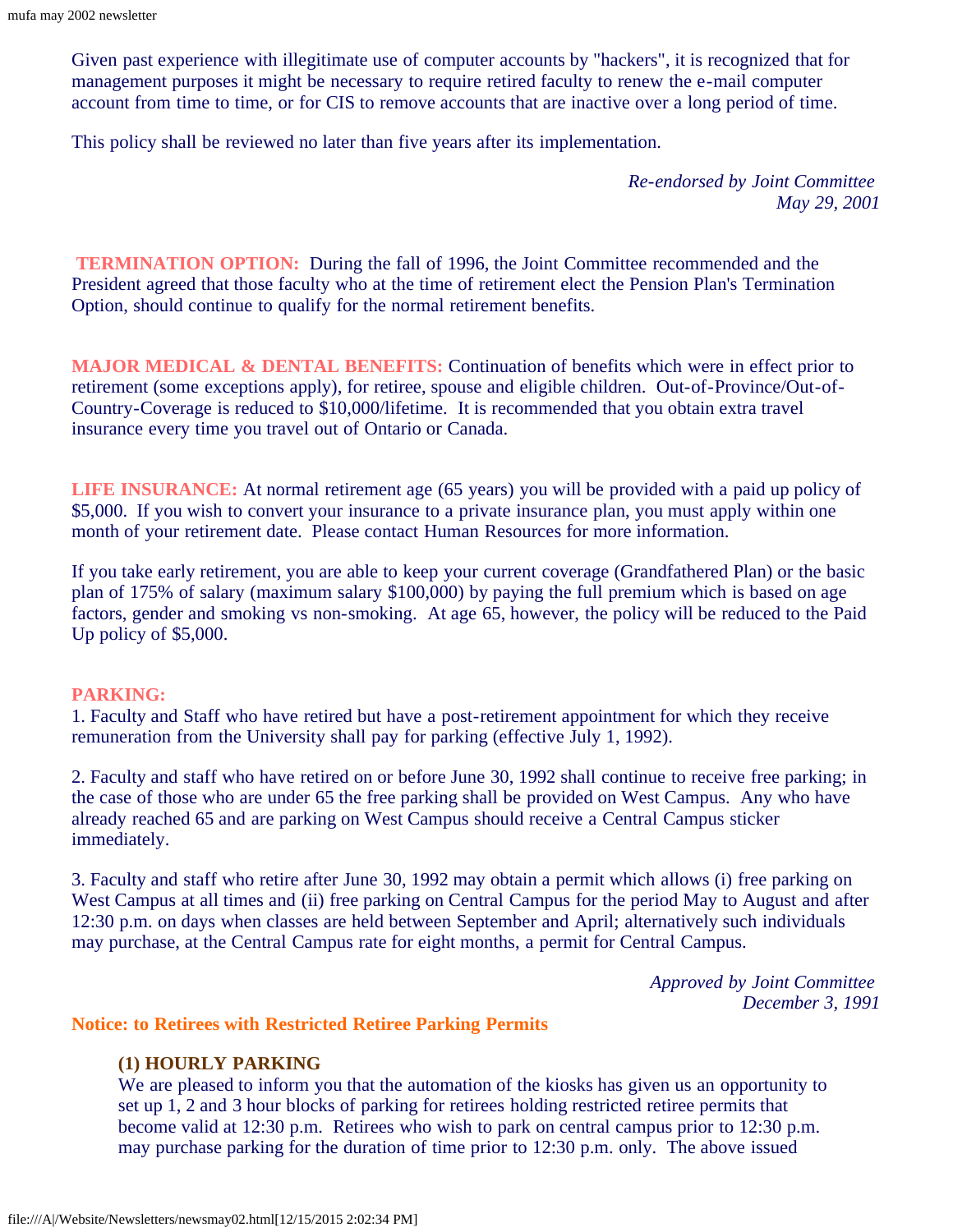permits must be displayed with a restricted retiree permit, which takes effect at 12:30 pm.

### **(2) CENTRAL CAMPUS PARKING**

Eight month central campus parking permits are available for purchase at the Parking Office at the regular permit fee.

Retiree permits are for the sole use of the retiree and are not transferrable to family members.

Please contact the Parking & Transit Services office, CUC 102, at 24921 or e-mail:

### **[parking@mcmaster.ca](mailto:parking@mcmaster.ca)**

For up-to-date information and rates, visit their web site at

#### **[http://parking.mcmaster.ca](http://parking.mcmaster.ca/)**

**RECREATIONAL FACILITIES:** Anyone who retired prior to 1999 will continue to receive free membership at the Ivor Wynne Centre. Those who retired in 1999 may apply for membership at onehalf price. All retirees after 1999 are eligible for membership in the Ivor Wynne Centre at a rate that will be prescribed annually and approved by the Board of Governors.

> *Approved by Joint Committee June 21, 1999*

**CAUT SERVICES:** Individuals who were eligible for membership in CAUT through MUFA before retirement, are eligible for membership as CAUT retirees. Individual retired members may join CAUT as Retired Associate Members for an annual fee of \$25. For this fee they receive a subscription to the CAUT Bulletin, and may join a number of group plans offered for Life Insurance, Personal Accident Insurance, Family Life Insurance, Professional Property Insurance, Group Home Insurance, Travel Insurance, and other financial services. Retired members can also hold office and serve on CAUT committees. For more information, contact the MUFA Office (mufa@mcmaster.ca; Ext. 24682)

**RETIRE WEB:** RetireWeb is a WWW site packed with financial planning information for Canadians of all ages to help them with all stages of retirement: saving for retirement, options at retirement and post retirement. You can reach it through the MUFA web page

[www.mcmaster.ca/mufa](http://www.mcmaster.ca/mufa)

— just go to "LINKS" and click on "Retirees" — or go directly to

[www.retireweb.com/index.html.](http://www.retireweb.com/index.html)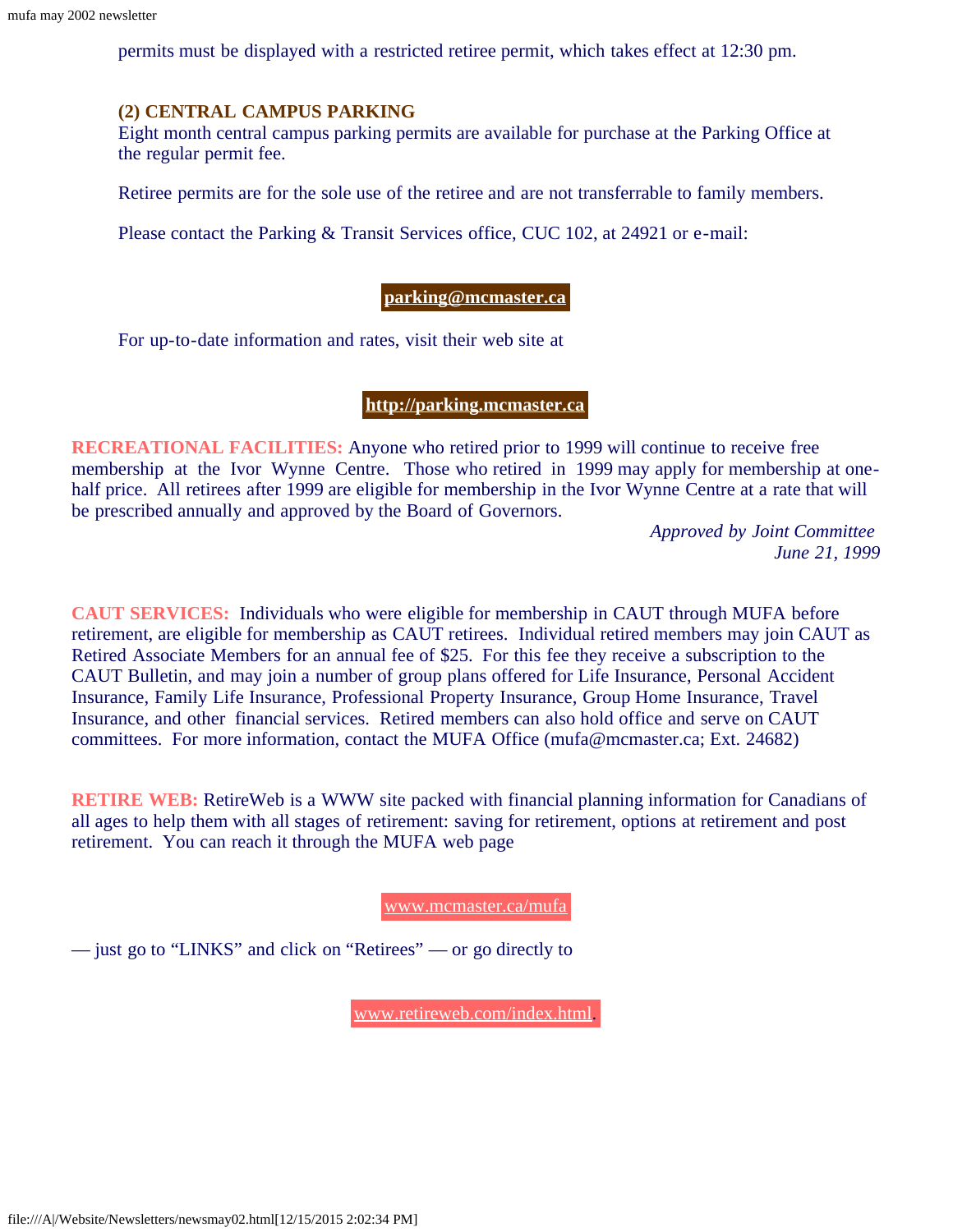### **Lloyd George Reeds Professor Emeritus, Geography 1917-2002**

*The following is a eulogie delivered on April 24, 2002.*

<span id="page-5-0"></span>It is my sad privilege to speak on Lloyd Reeds' enormous contributions to his field, his department, his University. He was one of the fathers of academic geography in Canada, and to appreciate his achievements fully, we should view them from the beginning.

When Lloyd arrived at McMaster in 1948, he was one of three members of a department which included sociology and anthropology as well as geography. Within one year, however, he was left with the full responsibility for this hybrid department as the chairman, Wreford Watson, left to become the director of the Geographical Branch in Ottawa and Dick Ruggles left to complete his doctorate. Left alone, Lloyd was not even officially designated the chairman since Watson had only taken a leave of absence and did not resign for several years. Further, geography had been squeezed out of Hamilton Hall and was shoved into some wooden temporary buildings at the northern end of the campus.

So there was Lloyd, left alone as an acting chairman on the margins of the campus. For twelve years he had to scrounge for space and personnel. It is important then to realize that the highly respected department which ensued was a product of this one man's vision and efforts. He did have the assistance of Don Kerr from Toronto for one semester, but otherwise teachers came and went and sometimes Lloyd was in the painful position of asking them to leave. One fine prospect, Hugh Thompson, who initiated research in the Arctic, died suddenly from a heart operation necessitating a wild scramble for a replacement. And we must remember that Lloyd himself had to teach a heavy load of courses and complete his masterful PhD thesis on the agriculture of Southern Ontario

Yet, through all this, much was achieved. Lloyd introduced field work and research, and shared a September Field Camp with the University of Toronto. By 1950, an honours programme was in place to grant Type A certification at the Ontario College of Education; as a result, one hundred McMaster graduates became high school teachers of geography, the highest total for any provincial university. A masters programme was begun as well. In his own research, Lloyd studied the soils of Newfoundland, the Clay Belts, and the Land Use tensions in the Niagara Fruit Belt. Fifty years ago he was already speaking on ecology, the environment, earth warming, a Red Hill Creek expressway, and the expansion of the Mt. Hope airport.

Critical to the future of a department is the appointment of its first permanent members, because they will determine the directions that will be pursued. When Lloyd stepped down from the chairmanship in 1961, a strong basic cored had been established, consisting of Lloyd himself, Harold Wood, Lou Gentilcore, Derek Ford, and myself. An expert local planner (who was also one of the original members of the Bruce Trail committee), Norman Pearson, taught a course on planning. Within the next few years there was expansion and deepening and a doctoral programme was setup. Within two decades the department was widely recognized and esteemed as one of the most impressive in all of North America.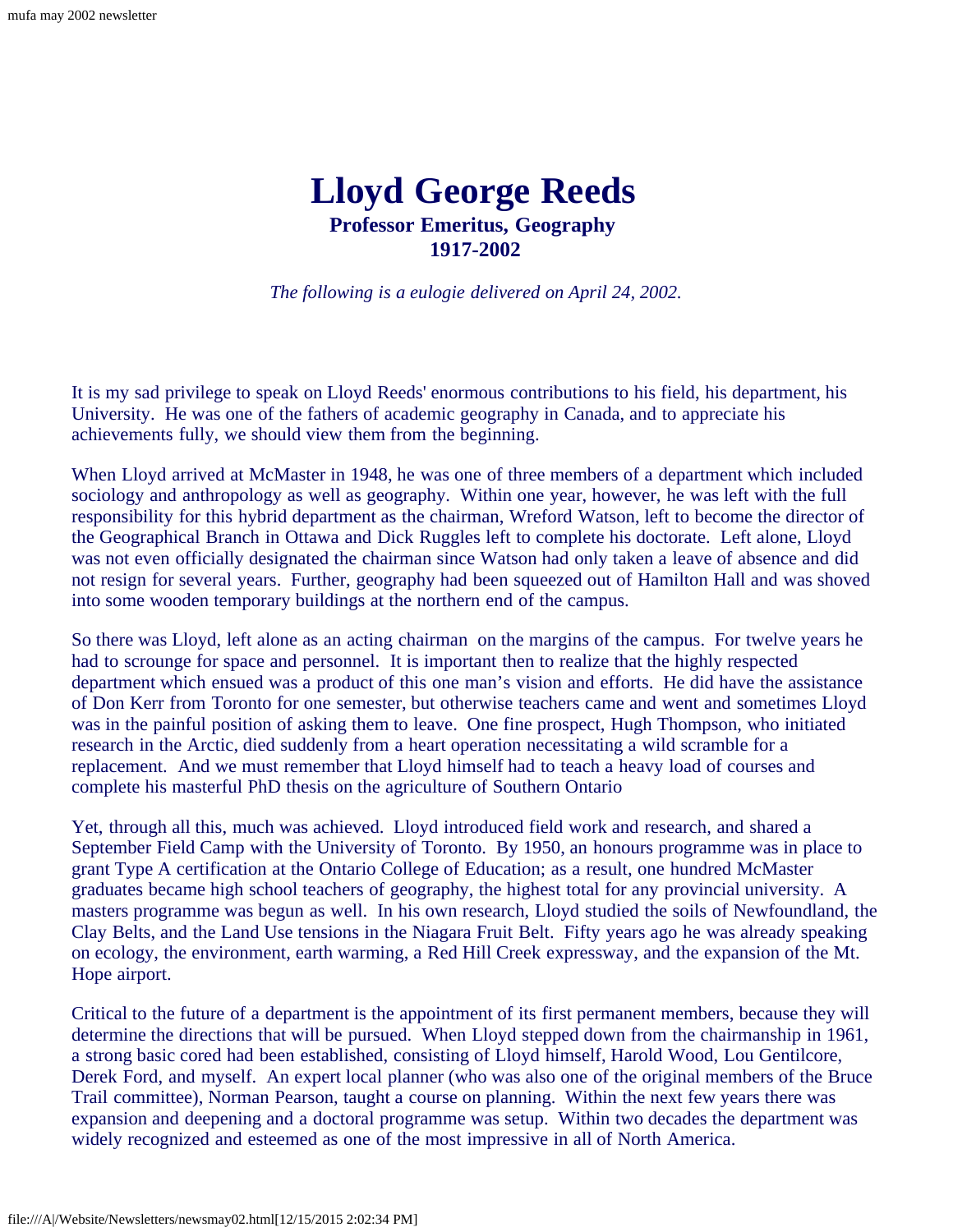Lloyd's work also greatly enhanced the entire University. When he arrived, the total enrolment was only one thousand. All the faculty members knew each other and worked together to help McMaster in the great expansion which followed. Of course his greatest contribution to the University was in the development of the Geography Department because, as we know, great universities are created by great departments. His influence was felt on the national scene as well. He was one of the founders of the Canadian Association of Geographers, served as president and was honoured with a special award for service to the CAG. He even served as president of the New York section of the Association of American Geographers.

He was a great teacher. He felt keenly that all students should know their own country, and, as I can vouch, although most students think they do, they don't. His Canada course became so huge that he taught it twice a year. He once estimated that he had taught 20,000 students and in the days before machine testing of multiple-choice questions, that meant 20,000 term papers, 20,000 final examinations to read, and 20,000 final grades to calculate. He was twice nominated for a "best teacher" award.

In the local civic scene, he was vice-chairman of the Hamilton Wentworth Planning Area Board, a Director of the Niagara Regional Development Council and the South Ontario Economic Council, was called upon frequently to perform land-use studies, and was on the Board of Governors of Hillfield-Strathallan College.

<span id="page-6-0"></span>Despite all these activities, and all that work, and all those anxieties, he rarely showed stress. He was a remarkable man, a gentle man, smiled a lot, and was famous for his laugh. At first I thought of him as very laid-back, but I came to realize that he knew what was needed and how it was to be achieved. Two descriptive titles come to mind: he was a "friendly giant" and, to use a term unfortunately heard only rarely nowadays, he was a true Christian gentleman. We all miss him and revere his memory.

> *Andrew Burghardt Professor Emeritus, Geography*

 $|2\rangle$ 

## **Members Vote to Lower Mill Rate**

**At the MUFA Annual General meeting on April 23, 2002, members voted to lower the mill rate on which MUFA dues are calculated from 5.1 to 5.0. Treasurer, Bernice Kaczynski, explained that the current reserve fund was in line with Faculty Association policy and that it should be sufficient to cover any unexpected expenses and requirements. Regular operating expenses could be met using the lower mill rate.**

**The 5.0 mill rate will go into effect on July 1, 2002.**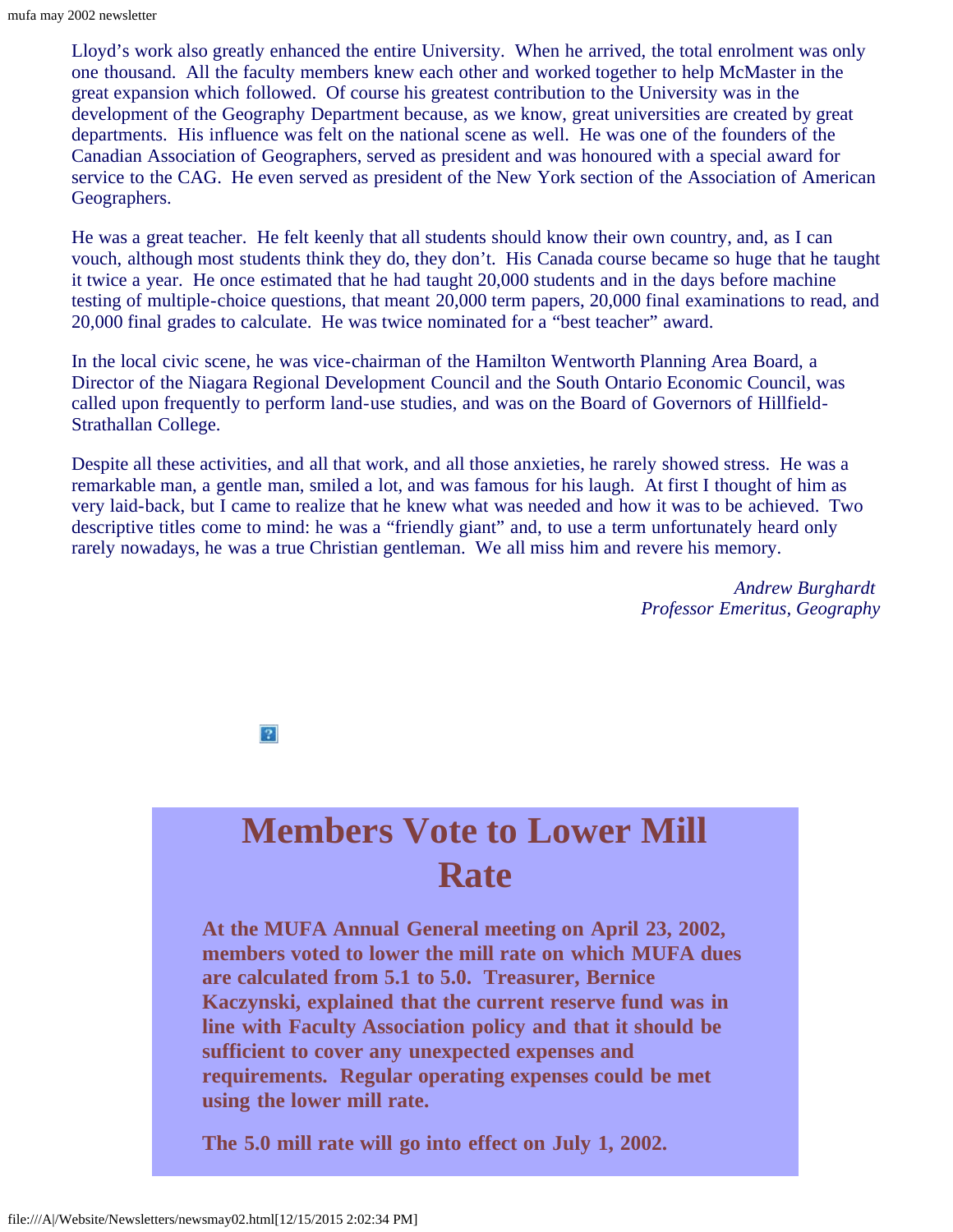### **Librarians Approve 3-Year Agreement**

**I have counted the ballots which were distributed to all MUFA librarians on April 30, 2002 requesting a YES or NO response to the following question:**

**I hereby approve the Remuneration Agreement for the period June 16, 2002 to June 15, 2005 reached in the Librarians Negotiating Committee on April 23, 2002. RESPONSES:**

> **YES 16 NO 1 SPOILED 0 Total Ballots Cast 17**

> > *E. R. Mead Returning Officer*

### Welcome New Members

| <b>Jackie Bosch</b>     |
|-------------------------|
| <b>Kirk Green</b>       |
| <b>Mary Hitt</b>        |
| <b>Charu Kaushic</b>    |
| <b>Nikolas Provatas</b> |
| <b>Stephen Veldhuis</b> |

**Rehabilitations Sciences Chemistry Path. & Molecular Med. Path. & Molecular Med. Materials Science & Eng. Mechanical Engineering**

 $|?|$ 

# **Thank You MUFA Volunteers!**

**Many thanks to all members who have actively participated on MUFA committees or represented MUFA on University committees or boards. The Association has benefitted from your participation during 2001/02 and looks forward to working with many of you again in 2002/03.**

### **Accommodations**

 $\blacksquare$  I will be on sabbatical leave in 2002/03 and am planning